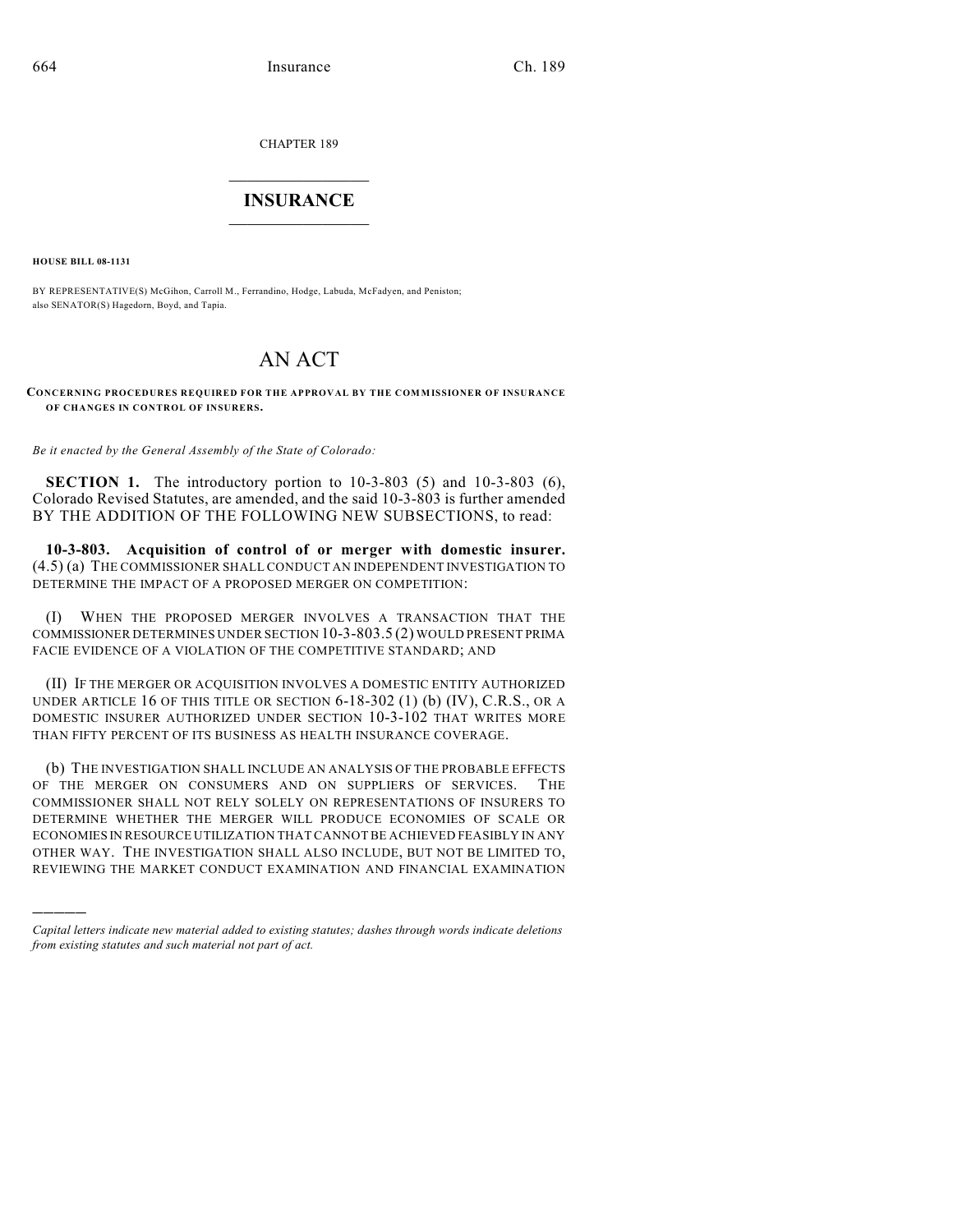## Ch. 189 Insurance 665

REPORTS FOR THIS STATE OR ANY OTHER STATE, CONSUMER COMPLAINT INFORMATION FROM RECORDS MAINTAINED BY THE DIVISION OR ANY OTHER STATE REGULATORY AGENCY, AND ANY INFORMATION FROM ANY STATE OR FEDERAL AGENCY RELATED TO THE APPLICANT. THE INVESTIGATION SHALL COMMENCE NO LATER THAN FIFTEEN DAYS AFTER THE FILING OF THE FORM E BY THE APPLICANT.

(c) THE COMMISSIONER SHALL MAKE PUBLIC THE REPORT OF THE INDEPENDENT INVESTIGATION CONDUCTED PURSUANT TO THIS SUBSECTION (4.5) NO LATER THAN FIVE BUSINESS DAYS AFTER THE SUBMISSION OF SUCH REPORT TO THE COMMISSIONER, SUBJECT TO THE PROVISIONS OF THE COLORADO "OPEN RECORDS ACT", ARTICLE 72 OF TITLE 24, C.R.S.

(d) THE COMMISSIONER SHALL ISSUE AN EXECUTIVE SUMMARY, SUBJECT TO THE PROVISIONS OF THE COLORADO "OPEN RECORDS ACT", ARTICLE 72 OF TITLE 24, C.R.S., OF THE COMPETITIVE IMPACT ANALYSIS FILED BY THE APPLICANT TO THE TRANSACTION NO LATER THAN FIFTEEN BUSINESS DAYS AFTER THE ANALYSIS IS FILED WITH THE DIVISION. THE COMPETITIVE IMPACT ANALYSIS SHALL BE FILED BY THE APPLICANT AT THE SAME TIME THE APPLICANT FILES ITS FORM E WITH THE DIVISION.

(e) ALL DATA AND REPORTS PERTAINING TO THE PROPOSED MERGER AND COLLECTED OR USED BY THE COMMISSIONER IN HIS OR HER INVESTIGATION AND ANALYSIS SHALL BE MADE AVAILABLE TO THE PUBLIC; EXCEPT THAT, IN THE COMMISSIONER'S DISCRETION, SPECIFIC ITEMS OF PROPRIETARY INFORMATION MAY BE REDACTED. IF THE INSURER CLAIMS THAT INFORMATION PROVIDED IS PROPRIETARY, THE INSURER HAS THE BURDEN OF PROOF ON THAT ISSUE.

(f) THE INDEPENDENT INVESTIGATION PURSUANT TO THIS SUBSECTION (4.5) SHALL BE COMPLETED NO LATER THAN THE DAY ON WHICH THE APPLICATION IS DEEMED COMPLETE BY THE DIVISION OF INSURANCE. THE COMMISSIONER SHALL COORDINATE THE COMPLETION OF THIS INDEPENDENT INVESTIGATION WITH THE EXPERTS RETAINED PURSUANT TO SUBSECTION (6) OF THIS SECTION. ANY EXPENSES ASSOCIATED WITH THE INDEPENDENT INVESTIGATION SHALL BE BORNE BY THE APPLICANT PURSUANT TO SUBSECTION (6) OF THIS SECTION.

(5) The commissioner shall approve any merger or other acquisition of control referred to in subsection (1) of this section unless, after  $\pi$  AN INDEPENDENT INVESTIGATION PURSUANT TO SUBSECTION (4.5) OF THIS SECTION, AND public hearing thereon, he THE COMMISSIONER finds that:

(6) (a) THE COMMISSIONER SHALL PROVIDE PUBLIC NOTICE OF THE FILING OF AN APPLICATION OF MERGER OR ACQUISITION NO LATER THAN FIVE BUSINESS DAYS AFTER THE RECEIPT OF THE INITIAL APPLICATION. THE COMMISSIONER SHALL ALSO PROVIDE A GENERAL STATEMENT TO THE PUBLIC OF THE PROCESS AND PROCEDURES CONCERNING A MERGER OR ACQUISITION OF A DOMESTIC INSURER. THIS STATEMENT SHALL BE A CLEAR AND CONCISE STATEMENT OF HOW THE PUBLIC MAY PARTICIPATE IN THE REVIEW OF A MERGER OR ACQUISITION TRANSACTION INCLUDING A PUBLIC HEARING OR PROVIDING WRITTEN COMMENTS TO THE COMMISSIONER.

(b) NO LATER THAN FIFTEEN BUSINESS DAYS AFTER THE INITIAL APPLICATION FOR A MERGER PURSUANT TO THIS SECTION, THE COMMISSIONER AND THE APPLICANT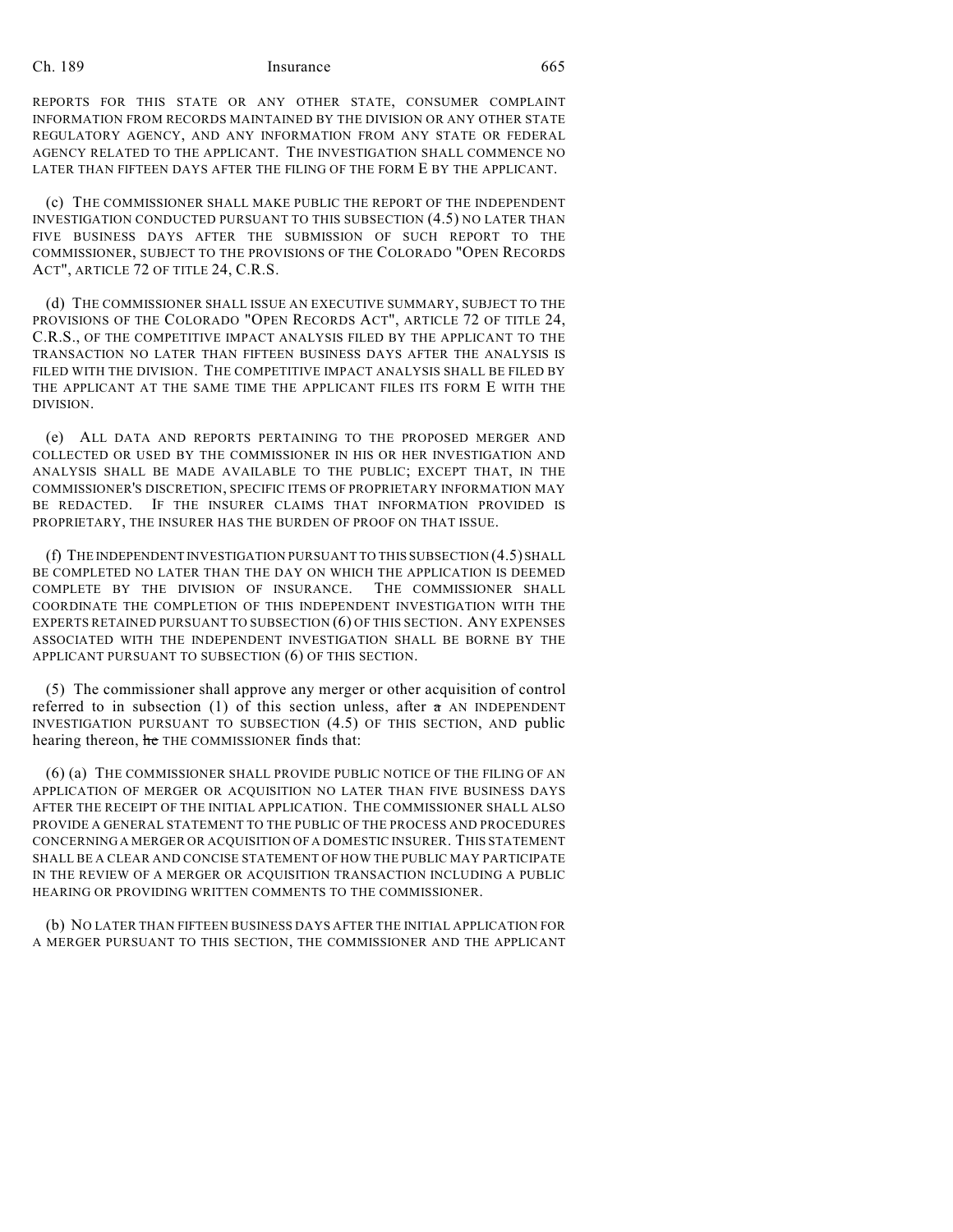666 Insurance Ch. 189

SHALL ESTABLISH THE ELEMENTS OF A PUBLIC NOTICE OF THE TRANSACTION. THE NOTICE WILL BE PROVIDED AND MADE PUBLIC NO LATER THAN SEVEN DAYS AFTER THE APPLICATION IS DEEMED COMPLETE BY THE DIVISION.

(c) The public hearing referred to in subsection (5) of this section shall be held within thirty days after the statement required by subsection (1) of this section is filed, and at least twenty days' notice thereof shall be given by the commissioner to the person filing the statement. Not less than seven days' notice of such public hearing shall be given, by the person filing the statement PURSUANT TO PARAGRAPH (b) OF THIS SUBSECTION (6), to the insurer and to such other persons as may be designated by the commissioner THE PUBLIC. The insurer shall give such notice to its security holders. The commissioner shall make a determination within thirty days after the conclusion of such hearing. At such hearing, the person filing the statement, the insurer, any person to whom notice of hearing was sent, and any other person whose interests may be affected thereby have the right to present evidence, examine and cross-examine witnesses, and offer oral and written arguments and, in connection therewith, are entitled to conduct discovery proceedings in the same manner as is presently allowed in the district courts of this state. All discovery proceedings shall be concluded not NO later than three days prior to the commencement of the public hearings. The commissioner may retain, at the acquiring party's expense, any attorneys, actuaries, accountants, and other experts as may reasonably be necessary to assist the commissioner in reviewing the proposed acquisition of control.

(d) THERE SHALL BE A PERIOD OF TEN BUSINESS DAYS FOR SUBMISSION OF WRITTEN PUBLIC COMMENT AFTER THE HEARING TO RESPOND TO TESTIMONY FROM THE APPLICANT. THE COMMISSIONER SHALL REVIEW ALL RESPONSES AND PROVIDE A REPORT SUMMARIZING ALL PUBLIC TESTIMONY.

(11) IF THE PROCEDURES SET FORTH IN THIS SECTION ARE NOT FOLLOWED PRIOR TO THE ISSUANCE OF THE ORDER OF THE COMMISSIONER THAT APPROVES OR DISAPPROVES THE MERGER, THE AGGRIEVED PARTY MAY SEEK REMEDIES PURSUANT TO SECTION 10-3-813.

(12) NOTHING IN THIS SECTION SHALL LIMIT THE COMMISSIONER'S ABILITY TO CONDUCT A HEARING FOR TRANSACTIONS THAT DO NOT MEET THE REQUIREMENTS IN SUBSECTION (4.5) OF THIS SECTION.

**SECTION 2.** 10-3-803.5 (1) (d) and (4), Colorado Revised Statutes, are amended to read:

**10-3-803.5. Standards for determining whether competition will be lessened.** (1) As used in this section:

(d) "Market" means the relevant product and geographical markets. In determining the relevant product and geographical markets, the commissioner shall give due consideration to, among other things, the definitions or guidelines, if any, promulgated by the national association of insurance commissioners. and THE COMMISSIONER SHALL ALSO GIVE DUE CONSIDERATION to information, if any, submitted by parties to the acquisition OR BY MEMBERS OF THE PUBLIC; EXCEPT THAT THE COMMISSIONER SHALL NOT RELY SOLELY ON INFORMATION SUBMITTED BY